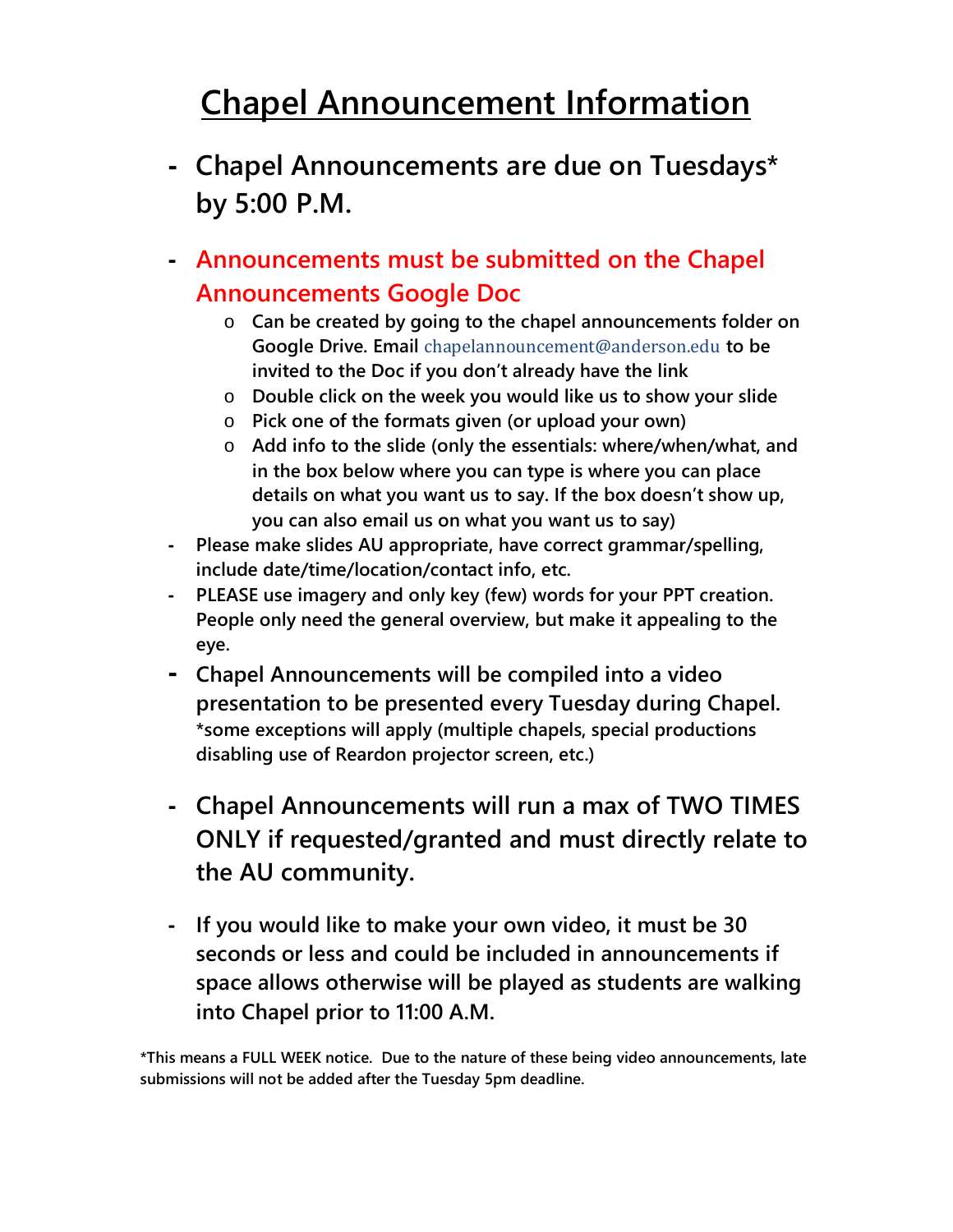## **Creation of full screen graphics (slides)**

- Slides MUST be created in the widescreen HD format (1920 pixels x 1080 pixels).
- Please leave a 10% space around the outside edge of your slide as a safe area. Your text should be in the inner 90%. (If using Photoshop, there is a "Film/Video HDTV1080p" preset you should use which
- includes safe area guides) ● Failing to leave space around the edges likely will result in information being **cut off** when
- played back.

| <b>New</b>                        |                                                          |               |              |               |
|-----------------------------------|----------------------------------------------------------|---------------|--------------|---------------|
| Name: Untitled-1                  |                                                          |               |              | <b>OK</b>     |
| Document Type: Film & Video       |                                                          |               |              |               |
|                                   | Size: HDTV 1080p                                         |               |              | Cancel        |
| Width: 1920                       |                                                          | <b>Pixels</b> |              | Save Preset   |
| Height: 1080                      |                                                          | <b>Pixels</b> | $\checkmark$ | Delete Preset |
| Resolution: 72                    |                                                          | Pixels/Inch   |              |               |
|                                   | Color Mode: RGB Color $\vee$ 8 bit                       |               |              |               |
| Background Contents: White        |                                                          |               |              |               |
| Advanced                          |                                                          |               |              | Image Size:   |
|                                   | Color Profile:   Don't Color Manage this Document $\vee$ |               |              | 5.93M         |
| Pixel Aspect Ratio: Square Pixels |                                                          |               |              |               |
|                                   |                                                          |               |              |               |



## **Creating a video for chapel announcements**

- Videos created for chapel need to be :30 or under unless you have special permission from CAB.
- Videos need to be created in widescreen HD (16 x 9) format.
- Acceptable resolution for chapel videos are
	- 1920 x 1080
	- 1280 x 720
	- lower resolution video *may* not be accepted.
- .mp4 is the prefered file format, although other common formats can be accepted (.mov, .wmv, etc.)